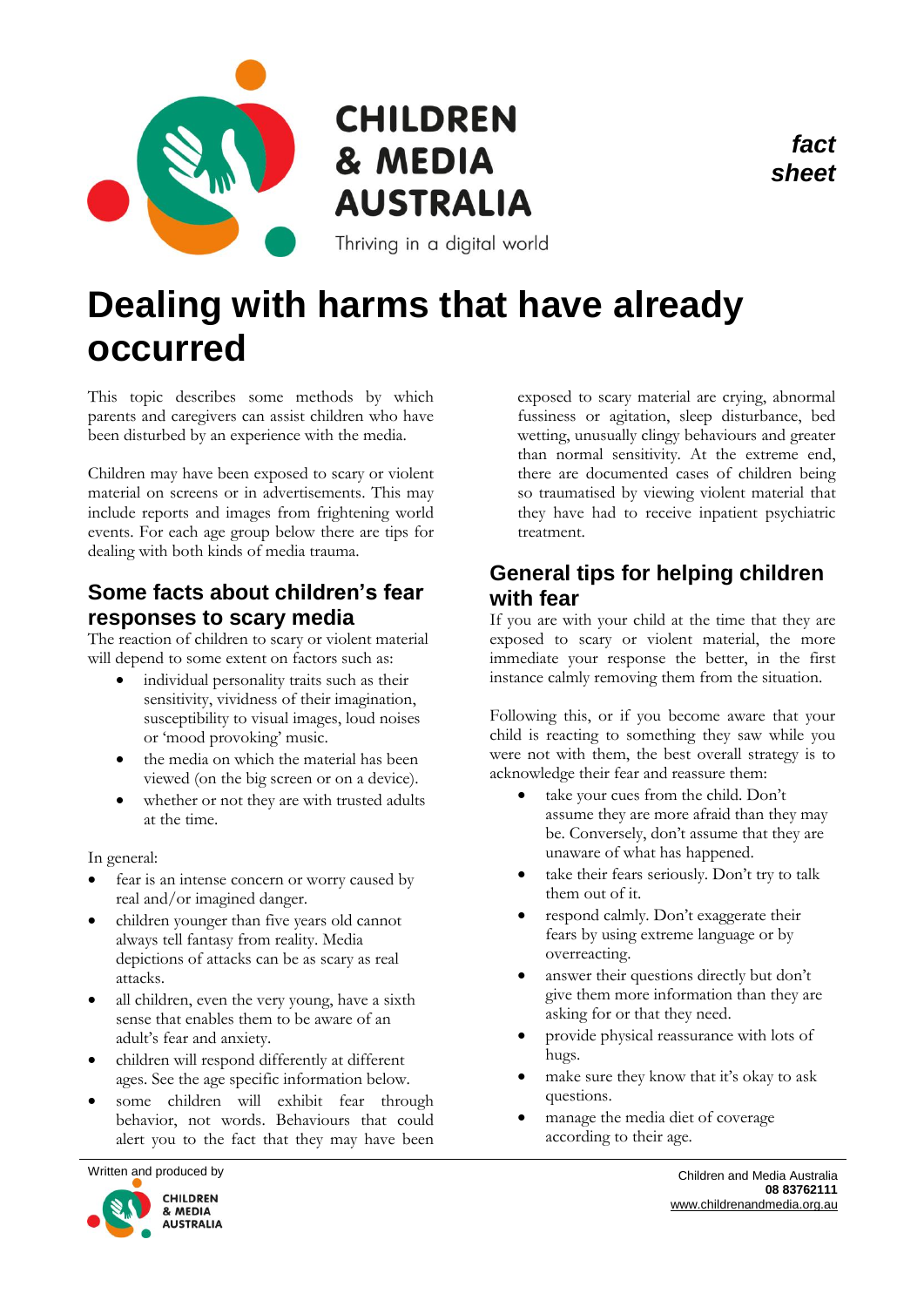### **Babies and toddlers**

Provide assistance to your child as soon as possible after the event in the following ways:

#### **Scary or violent material on screens or in advertisements**

- understand that behaviour problems may be part of their response and give extra reassurance and support.
- give lots of physical reassurance.

#### **Violent local or international events as shown on News or current affairs programs**

In addition to the general tips above, you can help your child at these times in the following ways:

- shield babies and toddlers from media reports as much as possible.
- be aware that it is very hard for young children to make sense out of what they see and hear and this can make what they see even more frightening.
- be aware that sensational and disturbing images may be repeated many times and keep the TV and radio off while your children are nearby. Also be aware what is showing on your device. Repeated viewings will only make the situation worse.
- try not to show your own anxiety because children will quickly pick up your feelings and know there is something wrong. While they won't know exactly what is going on, very young babies and toddlers may pick up a parent's worry and anxiety with their "sixth sense."

## **Preschoolers**

Provide assistance to your child as soon as possible after the event in the following ways:

### **Scary or violent material on screens or in advertisements**

- listen to their feelings and encourage them to talk about them.
- give lots of physical reassurance. Understand that the child will need more comfort, especially at bedtime.
- keep to normal routines, which give young children a sense of safety and security.
- give lots of opportunities to play, draw and paint (without guiding them). This helps children to deal with feelings.
- understand that behaviour problems may be part of their response and give extra reassurance and support.

### **Violent local or international events as shown on News or current affairs programs**

Preschoolers may be quite tuned in to what has happened. They have probably heard or seen media reports and have probably heard others discussing the events. Preschoolers are most concerned about their own safety and the safety of their parents, relatives and friends. They are not always able to distinguish between fantasy and reality.

In addition to the general tips above, you can help your child at these times in the following ways:

- be aware that it is very hard for young children to make sense out of what they see and hear and this can make what they see even more frightening.
- be aware that sensational and disturbing images may be repeated many times and keep the TV and radio off while your children are nearby. Also be aware what is showing on your device. Repeated viewings will only make the situation worse.
- try not to discuss what has happened in front of the children.
- calmly explain that what has happened is in another country and a long way away and reassure them that they are still safe.
- acknowledge that something very scary has happened, but that you and other adults will make sure they are safe. Let them know that adults will figure out what is going on.
- try not to show your own anxiety because children will quickly pick up your feelings and know there is something wrong.

## **Early primary school**

Provide assistance to your child as soon as possible after the event in the following ways:

### **Scary or violent material on screens or in advertisements**

School age children may still show worries through behaviour as well as or instead of talking about them. They may show them by not wanting to go to school, by behaviour problems or by physical symptoms such as headaches or tummy aches.

A lot of the above suggestions for helping preschool children will still be appropriate for school age children. In addition:

- give them lots of opportunities to talk about their feelings and their fears. Bedtime is often a good listening time.
- validate their feelings as real.
- let them know they can talk to you any time they are afraid.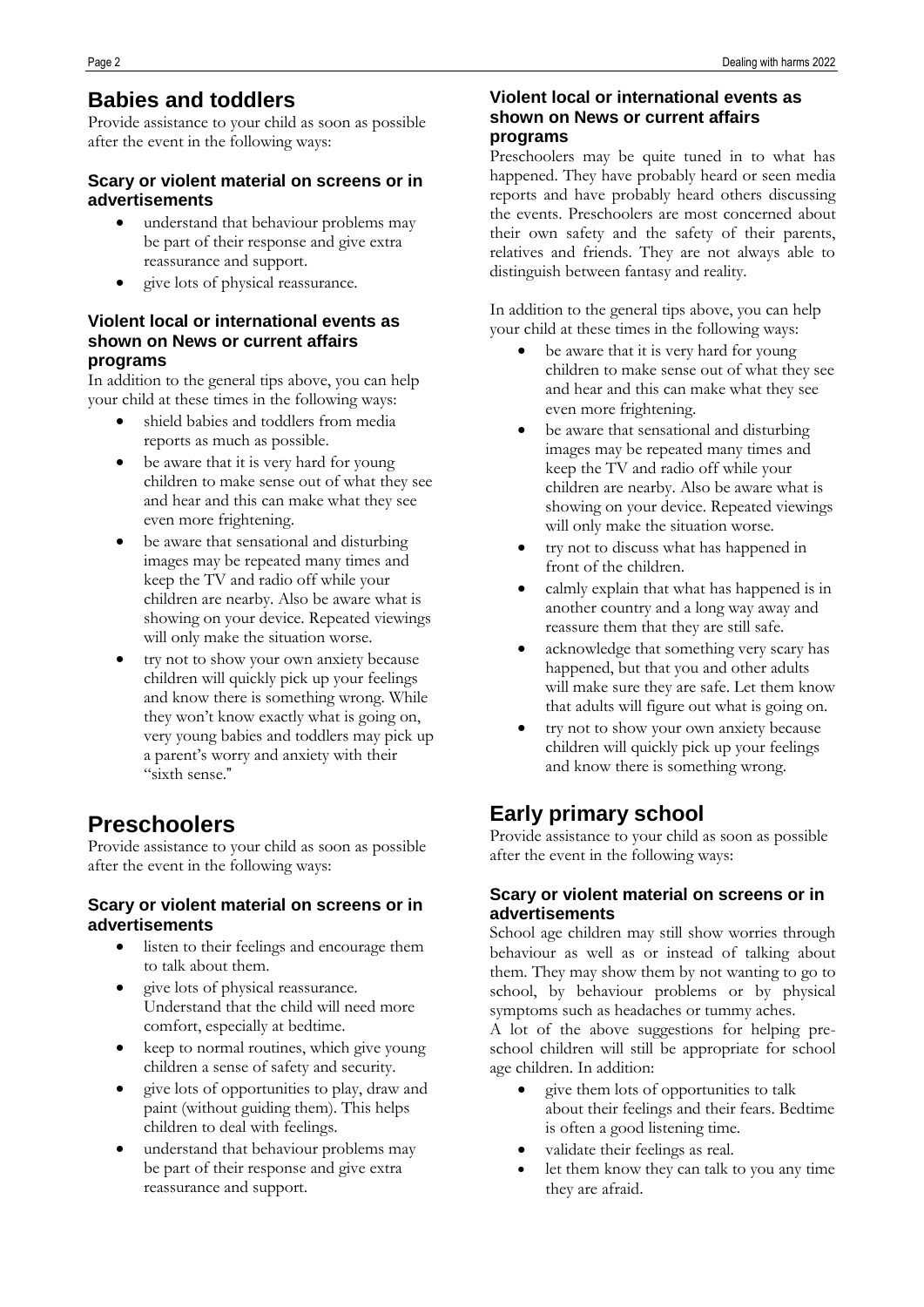### **Violent local or international events as shown on News or current affairs programs**

In addition to the general tips above, you can help your child at these times in the following ways:

- a child of this age will be more aware of what is going on and the reactions of other people. They will feel a great deal of concern for their own safety and safety of family and friends.
- limit News coverage. Visual images can have a powerful impact. If they ask questions give them information without unnecessary detail.
- it is important to be honest with them. Tell them what you know about what happened without exaggerating or overreacting. Don't assume that they are too young to know what is going on.
- acknowledge that something very scary has happened.
- emphasise that they are safe and that adults will find out what is happening.
- keep to routines that provide a sense of safety. Some things you can do when you usually spend time watching TV or on your device might be playing games, walking the dog, shopping, gardening, a bike ride things that give your family a sense of togetherness.
- try to help them with their fears by talking through the issues according to their age and understanding eg "Sad and scary things do happen in the world but they are rare and there are lots of sensible people who are working to stop things like this happening".
- most of all think about your own response. Frightening world events such as September 11 tap into our own sense of insecurity. It is really important to hold on to the sane and down to earth aspects of our daily life and this is what will make the world feel safe for your children.

## **Upper primary school**

A lot of the above suggestions for helping lower primary school children will still be appropriate when they are in upper primary school. In addition:

### **Scary or violent material on screens or in advertisements**

- it is still important to acknowledge and talk through their feelings.
- explore their capacity to start applying rational thinking to what they have seen.

### **Violent local or international events as shown on News or current affairs programs**

In addition to the general tips above, you can help your child at these times in the following ways:

- children this age will be very aware of what is going on. They may be prone to exaggeration. Jokes or humour can mask fears for this age group.
- talk to your child and answer any questions.
- acknowledge any feelings of fear, horror, and anger.
- provide comfort and reassurance.
- children this age will be more interested in details. Share what you know but don't overwhelm them.
- some children may act out scary feelings or may become more withdrawn. Talk with them and ask them to tell you about their feelings.
- use historical examples (e.g. World Wars, Challenger Space Shuttle, etc.) to explain that bad things happen to innocent people but as people and as a nation we go on with our lives and resolve bad situations.

## **High School**

Even young people can show their feelings by their behaviour and may withdraw or become aggressive under stress. Provide assistance in the following ways:

### **Scary or violent material on screens or in advertisements**

- it is important to react to the feelings behind the behaviour rather than the behaviour itself.
- discuss what they have seen and point out the tricks used to achieve the effects.
- respond to their feelings but also appeal to their rational abilities to comprehend.

#### **Violent local or international events as shown on News or current affairs programs**

In addition to the general tips above, you can help your child at these times in the following ways:

- young people are very aware of what is happening in the world and often very vulnerable.
- it is important to talk about what has happened, to listen to their feelings and share yours, but remember they are looking to you and your response for their own sense of safety.